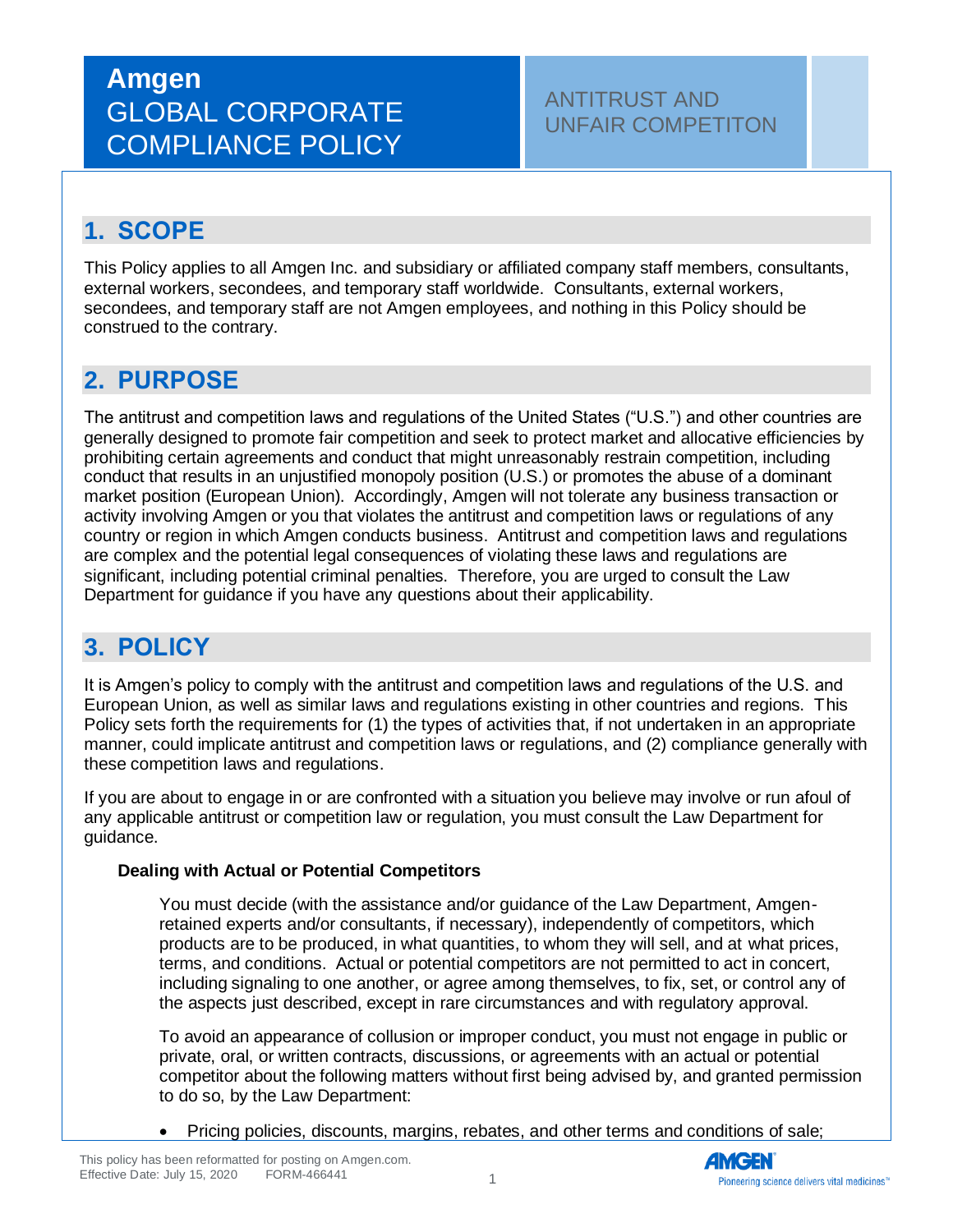# **Amgen** GLOBAL CORPORATE COMPLIANCE POLICY

- Pricing practices or trends of suppliers, wholesalers, distributors, or customers;
- Bids, the intent to bid, or bid procedures;
- Projected profits, profit margins, market shares, or product concentrations within an identified market;
- Costs and projected costs;
- Business, marketing, and promotional plans, including product launch dates or controls or limitations on advertising initiatives;
- Customer or supplier selection, rejection, or termination;
- Not to sell to or buy from particular individuals or firms (so-called boycotts);
- Current or potential research activities;
- Credit terms;
- Freight charges or royalties;
- Allocating sales territories, customers, customer lists, or a particular customer's business;
- Controlling the rate of production or market supply of any product or raw materials essential to the completion of any product; or
- Controlling or attempting to control or delay the production or market supply of any comparable product, analogue, or perceived substitute for an Amgen product with potential competitor(s), or vice-versa, to control, delay the production, or market supply by Amgen of any comparable product, analogue, or perceived substitute for an existing product of another pharmaceutical company (e.g., "pay for delay" or "reverse payment" provisions).

If any party asks you to enter into an illegal or questionable agreement or to share information about Amgen practices, you must take the following actions:

- Inform the party that (a) such discussions may be illegal, resulting in potential criminal penalties, including jail and/or fines, for engaging in such conduct, and (b) you will not discuss this subject;
- Immediately leave the meeting, noting your departure in any meeting minutes; and
- Immediately inform your supervisor, the Chief Compliance Officer, or the Law Department about the incident and make a detailed note for the file.

#### **Dealing with Customers and Distributors**

Companies must ensure their business practices and competitive actions do not give the appearance of an attempt to engage in unfair competition (e.g., abuse of a dominant position in the marketplace). Accordingly, you should exercise caution and must consult with the Law Department before engaging in any conduct of the type noted below – especially when it involves products for which Amgen has high market shares or market power:

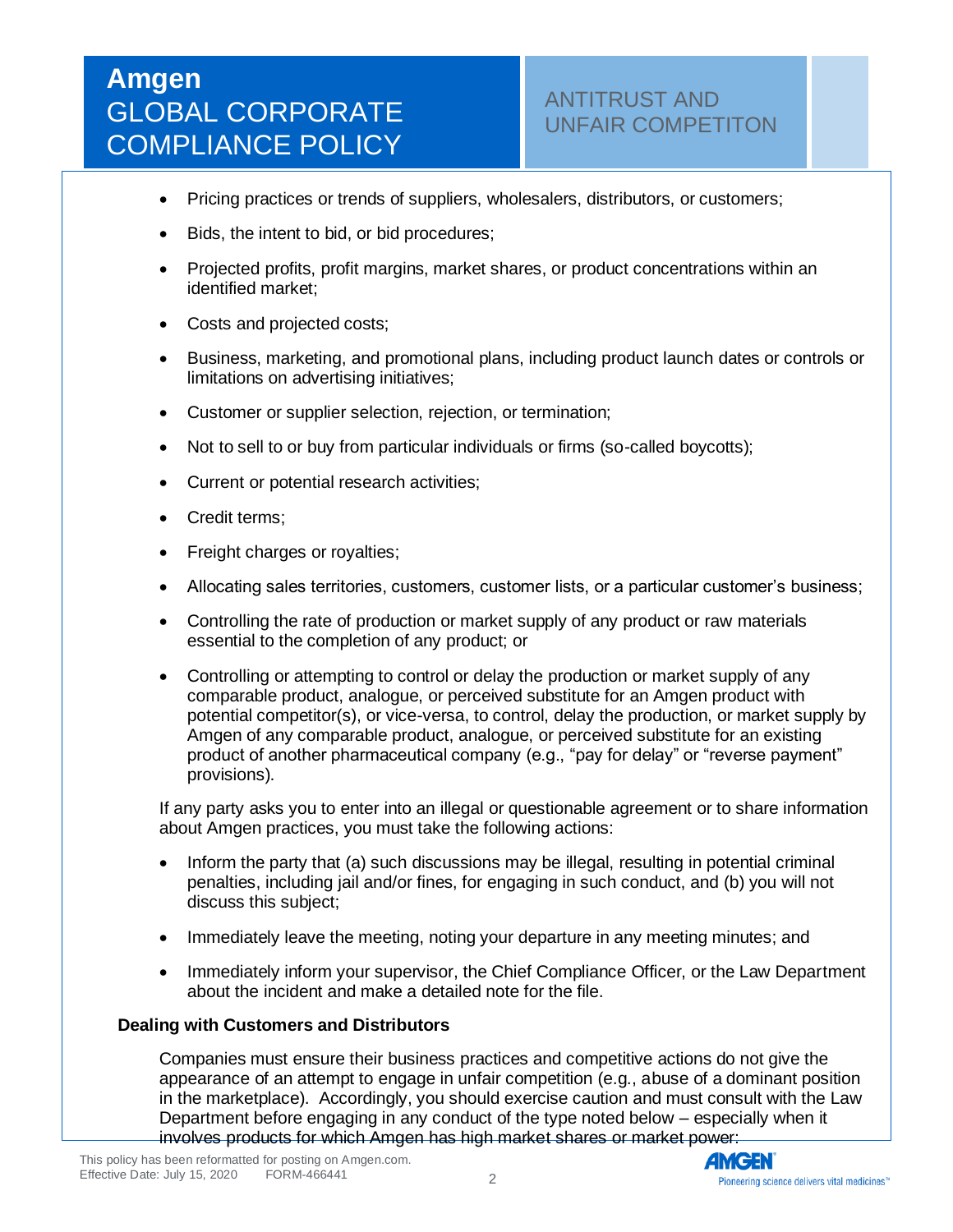- Selling multiple Amgen products together for a discounted rate (i.e., bundling);
- Requiring a customer to buy from Amgen before buying from the customer (i.e., reciprocal dealing);
- Requiring a customer purchase one Amgen product as a precondition in order to purchase a second Amgen product (i.e., tying);
- Entering into agreements in which Amgen limits the individuals or firms from whom it will purchase goods or services, or attempting to limit a customer's right to purchase goods and services from others;
- Discriminating with respect to price, discounts, or allowances among similarly-situated and competing customers.

In addition, you must never:

- Enter into agreements or understandings with wholesalers/distributors about the prices that the reseller will charge its customers;
- Induce customers to terminate, breach, or violate contracts with competitors; or
- Bribe customers or suppliers in order to help Amgen's business interests or hurt competitors.

#### **Other Considerations**

You must assume that your files and documents (including emails) will be produced to, and reviewed by, the antitrust or competition authorities in connection with investigations or claims involving competition or antitrust issues. Accordingly, Amgen documents (including your documents) must not inadvertently raise concerns under antitrust laws or regulations. Therefore, you should use care in preparing internal and external documents to ensure that they comply with the principles set forth in this Policy.

Note that it is not Amgen's policy to "dominate" or "control" markets, exclude rivals from access to customers or suppliers, or engage in pricing practices that would harm customers. Accordingly, you should avoid the use of overly aggressive or colorful language that suggests or gives the appearance of conduct or activity that would be contrary to this Policy or applicable law. Language focusing on the benefits and services offered by Amgen to **customers** is preferred to language dealing with **competitors**. You are encouraged to consult with the Law Department if you have any questions concerning this subject.

Mergers, acquisitions, joint ventures, and licensing arrangements can raise antitrust and competition issues, as well as trigger certain regulatory reporting obligations (e.g., Hart-Scott-Rodino Antitrust Improvements Act and equivalent premerger notification requirements at EU or national levels). If you are engaged in such activities, you should ensure appropriate participation by, or obtain guidance from, the Law Department.

Note that communications with authorities and use of regulatory procedures can raise antitrust and competition issues, for instance, if the sole purpose or primary intent is to restrict competition. Similarly, knowingly misleading customers (healthcare professionals, pharmacists, and buying groups) about competing products can raise antitrust and